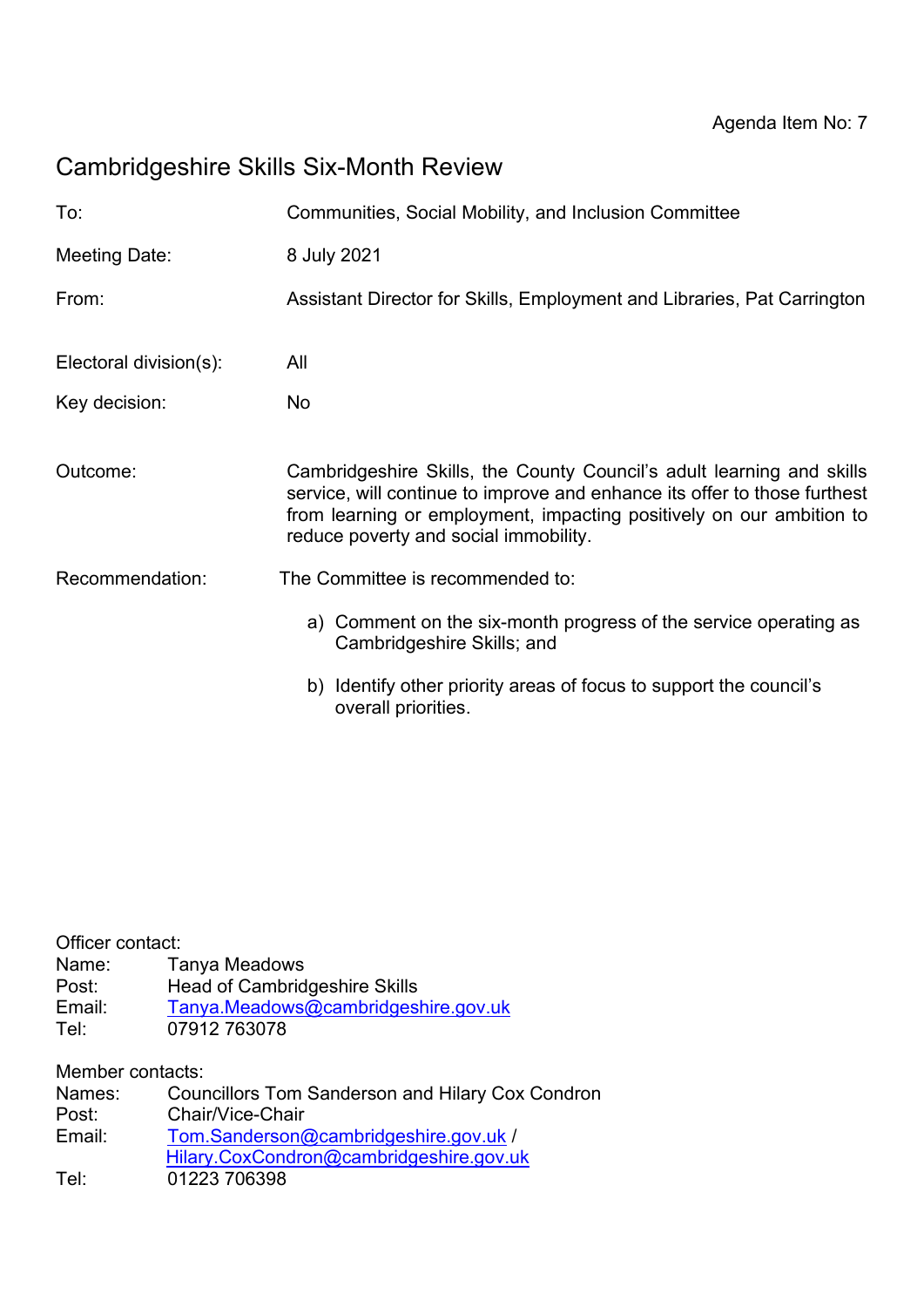# 1. Background

- 1.1 Cambridgeshire Skills (formerly Cambridgeshire Adult Learning and Skills Service) is the County Council's adult education service, funded through the Cambridgeshire and Peterborough Combined Authority and the Department for Education (DfE). This grant funding, currently £2.3 million, is for the provision of adult learning and training that is aligned to the County Council's priorities, Cambridgeshire and Peterborough Combined Authority's (CPCA) Skills Strategy, and the Post-Covid Local Economic Recovery Strategy (LERS).
- 1.2 The performance of Cambridgeshire Skills is the accountability of this Committee. It's predecessor – the Communities and Partnership Committee - approved a proposal for the service to be managed through a Governing Board, which would hold delegated responsibility for the service. As a condition of that agreement, the service is required to report its progress to Committee at least every 6 months.
- 1.3 Prior to August 2019, adult education in Cambridgeshire was funded by the Department of Education. Since August 2019, the Adult Education Budget within Cambridgeshire has been devolved to the Combined Authority, who have prescribed the types, levels and geographical locations that are the priorities for delivery in this area.
- 1.4 Since the last report to Committee in December 2020, the focus of the Service has been to ensure it meets the outcomes set out in its delivery plan to meet both the council's priorities and its contractual requirements.
- 1.5 This report is therefore reporting on the service's progress in the preceding 6 months.
- 1.6 Cambridgeshire Skills' vision and curriculum intent can be found in Appendix 1.

### 2. Main Issues

- 2.1 Since December 2020, Cambridgeshire Skills can report many successes, including 3,012 enrolments onto courses to support residents' economic and social wellbeing. These enrolments target those furthest away from learning and work and to upskill those with a lower skill set.
- 2.2 The strategy theme of developing a place-based delivery model across all service has been a key success factor of delivering targeted adult learning across the county. In addition to meeting the needs of the Council, Cambridgeshire Skills are meeting the CPCA priorities for adult skills through the:
	- Development of skills to gain a job
	- Retraining / reskilling to change employment
	- Upskilling those in work, particularly those in low skill, low paid work
	- Providing education and training opportunities to those who are furthest away from learning and work
	- More recently, providing support for post-Covid social and economic recovery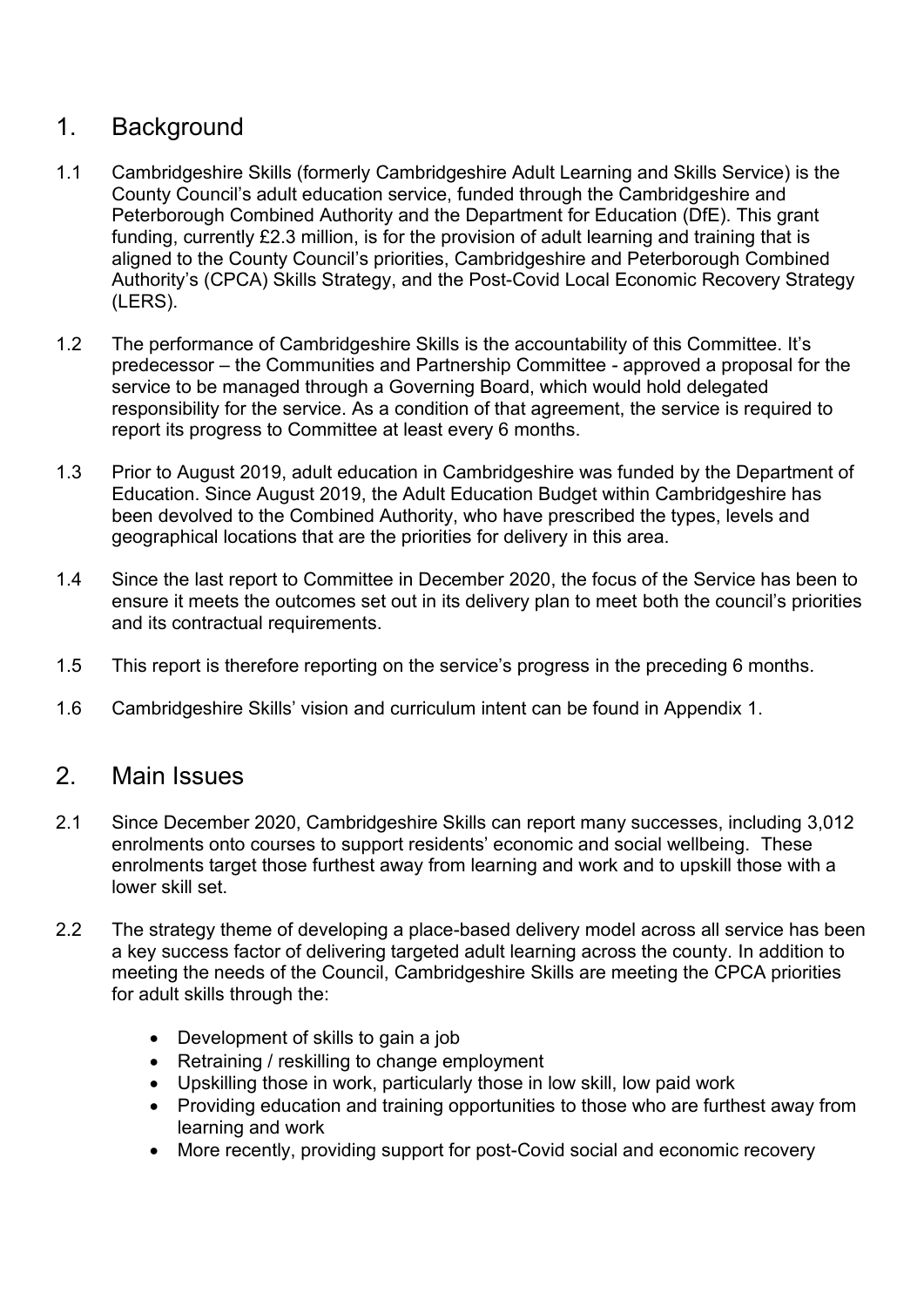- 2.3 The CPCA identified the importance of targeting provision in the areas of greatest need in Cambridgeshire, namely Fenland and East Cambridgeshire. Therefore, Cambridgeshire Skills has approached this by providing a hub and spoke model with one Head Office hub and two large spoke venues in the targeted geographical areas:
	- March Community Centre hub, serving Fenland and Huntingdonshire
	- Ely Library Learning Centre, with space redeveloped to become the East Cambridgeshire spoke that also provides learning to South Cambridgeshire
	- Cambridge Central Library, serving Cambridge City.
- 2.4 To further enable place-based delivery across the priority areas set out above, Cambridgeshire Skills delivered from 51 community delivery sites up to the first Covid lockdown. These were a combination of libraries, community centres, children's centres, local schools, partner and employer venues and any venue conducive to delivering a positive and nurturing adult learning experience. Covid has hampered our ability to deliver from our place-based venues in the past 6 months, and as a result, the large majority of our provision has been online. During 2021 – 2022, it is our intention to grow again our placebased venues to support local delivery to local residents.
- 2.5 In January 2021, Cambridgeshire Skills was successful in gaining 50 donated IT devices (and data bundles) from the Good Things Foundation and these were distributed to families in target geographies to support digital inclusion and their learning. We also ran a small laptop loan scheme to support those learners who did not have access to hardware or data to support the completion of their learning.
- 2.6 Cambridgeshire Skills has achieved 3,012 enrolments from 1 August 2020 up to the end of May 2021. Due to Covid restrictions, lockdowns, and the loss of the majority of our community venue bookings, these enrolments have been largely delivered online. Courses have ranged from accredited and non-accredited Basic Skills programmes, namely English, Maths, IT, Family Learning, and courses for English for Speakers of Other Languages (ESOL). It has also developed a range of accredited and non-accredited vocational programmes to meet local needs. Examples of this include Retail, Customer Service, Volunteering, and Teaching Assistant training.

In addition to the direct delivery classes above, we work with 16 strategically placed subcontracted partners to extend our reach further.

- 2.7 96% of learners have been retained and 82% have achieved their programmes, with a forecast maximum of 95% by the end of the academic year in July 2021. Currently 67% of learners have progressed, with those that were unemployed at enrolment having progressed as below:
	- 62% into employment (515 people)
	- 3% into self-employment (26 people)
	- 2% into volunteering (21 people)

In total, our current social return on investment is in excess of  $\pounds 7m<sup>1</sup>$ , meaning that for every £1 of contract used to date, there is a £4.57 social return.

<sup>1</sup> Calculated via the socialvalueengine.com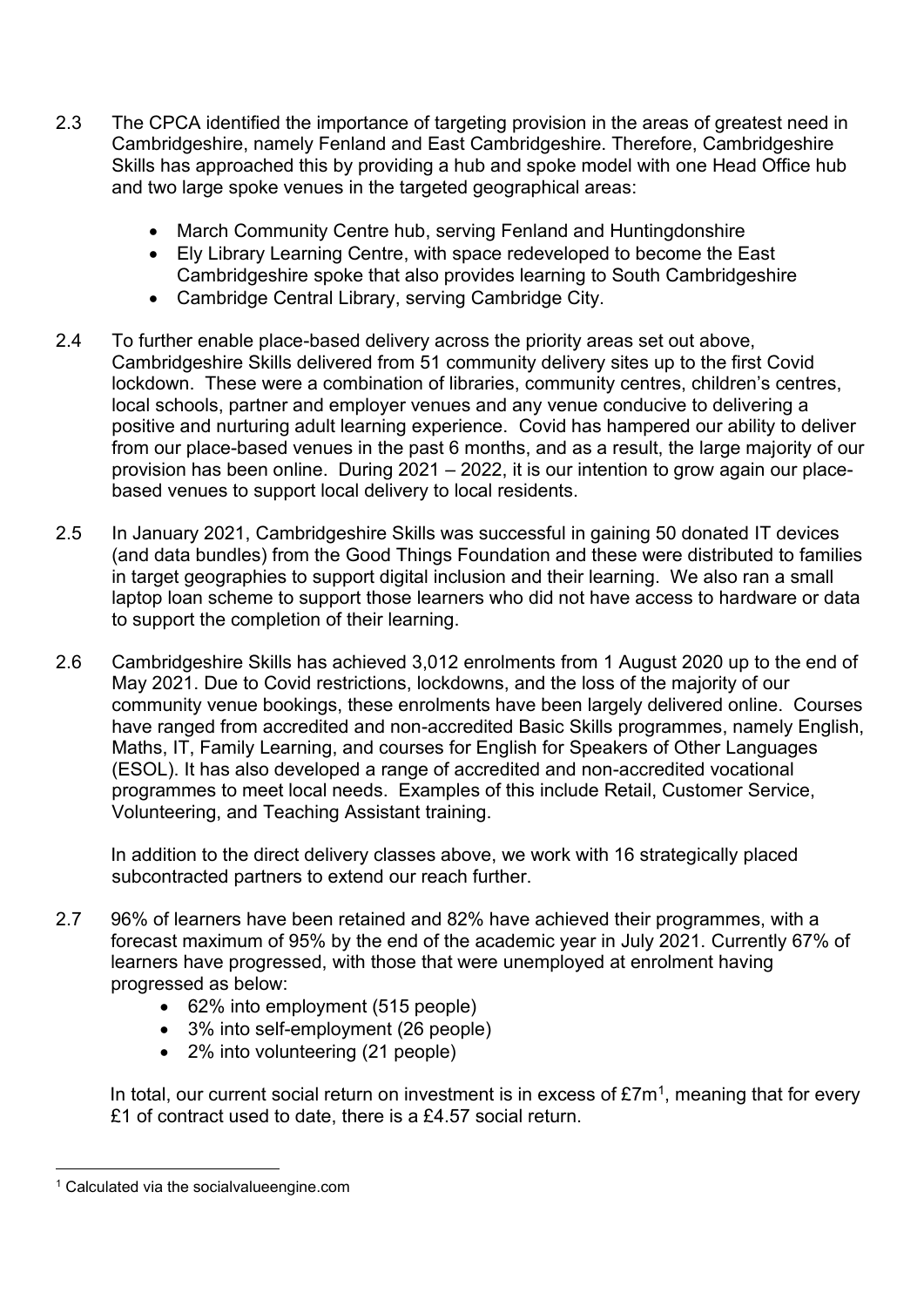2.8 Cambridgeshire Skills has also worked with internal stakeholders and some local employers, including G's to upskill English language in their workforce, and both the County Council and Fenland District Council to support the upskilling of staff and residents in Level 2 and 3 programmes. Examples of this latter service include a service level agreement with the Traveller Health Team to support Travellers to develop their literacy and life skills leading to further formal learning and employment, and a blossoming relationship with our Early Years and Learning & Development teams for Level 2 and Level 3 delivery. We also supported those being made redundant by local firm, Bartletts by providing opportunities for further learning or signposting to jobs in the employer premises. The service continues its partnership with the Library Service and Social Mobility teams, and this has been further strengthened during the pandemic.

Cambridgeshire Skills is also administering the internal delivery of the Council's Apprenticeship Levy on behalf of the Learning and Development team. This was previously administered via LGSS.

- 2.9 During 2020, the service was assessed and maintained the Matrix award which is required in order to deliver Government and CPCA adult skills contracts. The Matrix Standard, a unique quality standard for organisations to assess and measure their advice and support services, supporting individuals in their choice of career, learning, work, and life goals.
- 2.10 We are in the process of piloting a job club model in Huntingdonshire in collaboration with the District Council and have commissioned Social Echo to run the job club in Yaxley. Brampton, Huntingdon, St Ives, and St Neots are to follow in the next 3 months.
- 2.11 As part of our contractual arrangements with the CPCA, Cambridgeshire Skills was selected for a full financial audit in November 2020 and Mazars undertook this remotely. The audit highlighted several areas of good practice and the error rate of less than 5% was recorded. Therefore, the audit was deemed satisfactory. This was the best possible result the service could achieve as the only other audit result indicator was unsatisfactory.
- 2.12 During 2020, the Service was successful in winning a £400k Capital bid from the CPCA Growth Fund. This grant has refurbished aspects of March Community Centre and created five more vocational classrooms and the work completed in May 2021. In addition to the education side, the community space will expand for our stakeholders and continue to be the vibrant centre for the residents in the surrounding area. There will be a soft opening of the centre in August of this year, with a formal opening being organised for October 2021.
- 2.13 Looking forward, the delivery plan for 2021/22 has been planned for post-Covid social and economic recovery. This includes the demand for re-skilling those residents who now find themselves claiming Universal Credit and looking for work, supporting businesses, programmes to support 18-24 year olds, increasing digital inclusion and social mobility and meeting the priorities of our 'Think Communities' place-based working model. The service will also review its English language provision, ensuring it's meeting the needs of all of our residents including refugees.
- 2.14 The voices of the Local Authority and local people continue to be represented at strategic level with our funders. Both the Assistant Director and Head of Service sit on the CPCA Adult Learning Steering Group. In addition, the Assistant Director is a prominent member of the Combined Authority's Skills and Employment Board and has regular meetings with the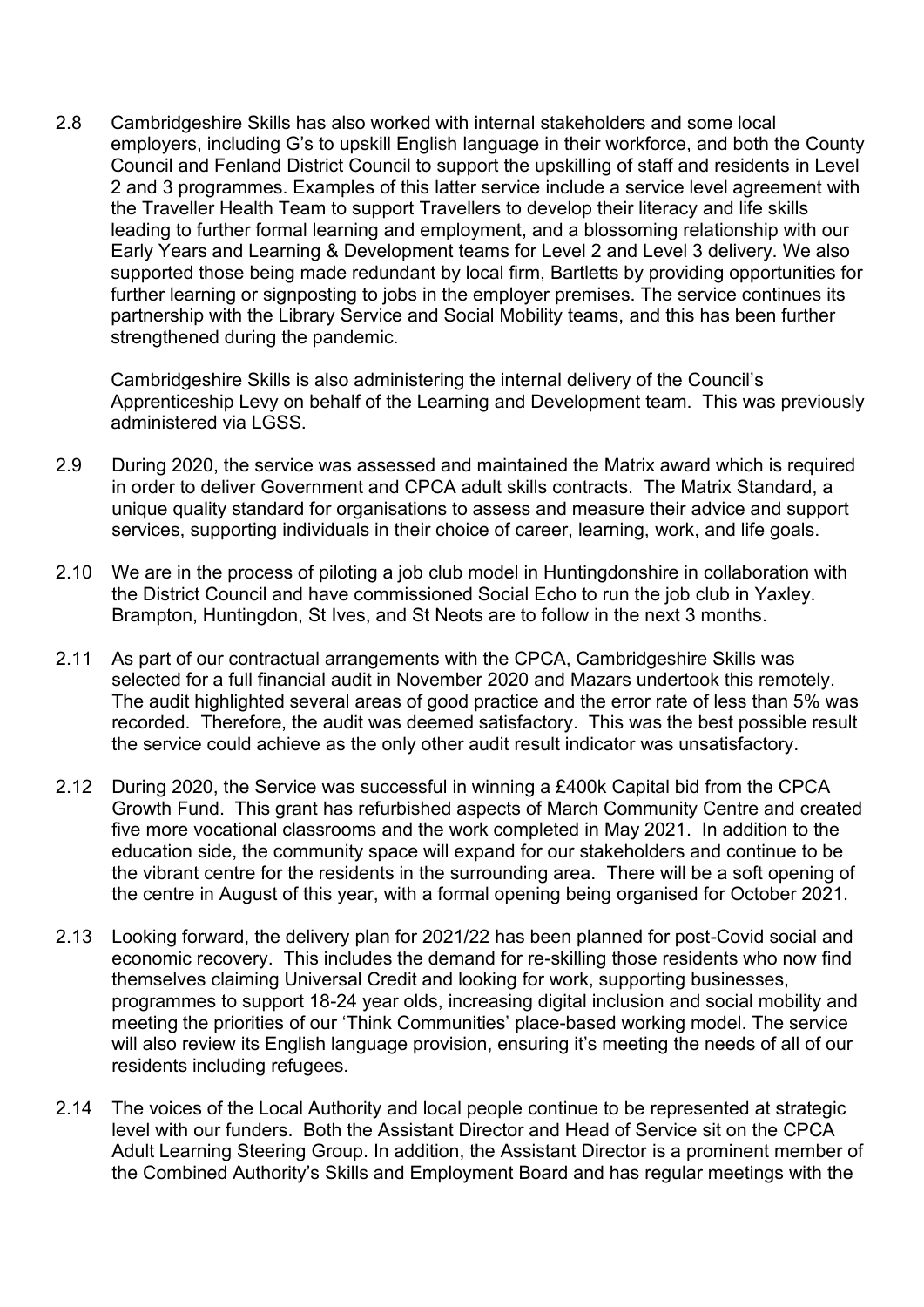Combined Authority's Director for Business and Skills in order to support, advise and influence the direction of skills across the County

2.15 Critical to Cambridgeshire Skills' success is strong governance. The current Governing Board is now well established and has been invaluable to the development of the Service. Governors have a breadth of knowledge and experience which has been integral to the success of the Service to date, offering strategic direction, challenge, and support. In addition to these meetings, there are two sub-groups: one for quality and curriculum and the other for finance and resources. With the new joint administration, we are in the process of appointing our new Chair. The Committee receives copies of the Governing Board minutes and a minimum of two reports a year from Cambridgeshire Skills.

## 3. Alignment with corporate priorities

#### 3.1 Communities at the heart of everything we do

The report above sets out the implications for this priority. In addition:

Our vision is to:

- deliver countywide place-based Adult Education
- promote and develop peoples' social mobility and economic wellbeing
- engage with business, partners, and other stakeholders to identify the skills needed both now and in the future, to help drive the economy (including Covid recovery).

The vision places people and place at the heart of everything we do, and our team all have this values-based culture instilled in them.

#### 3.2 A good quality of life for everyone

The objectives the service commits to deliver and use its funding to support include:

- To advance education
- To relieve unemployment
- To relieve poverty
- To advance health
- To improve social mobility
- To improve digital inclusion
- The promotion of community participation in healthy recreation, including healthy eating
- 3.3 Helping our children learn, develop and live life to the full

We have engaged and provided skills to adults to improve support for children and families. Service Managers continue to work with the local primary schools and the Child and Family Centre Managers to devise pre-entry literacy and other courses and qualifications which will support improved literacy and other skills for local families. We have donated and distributed 50 devices and internet dongles through the Connecting Families project to improve digital inclusion.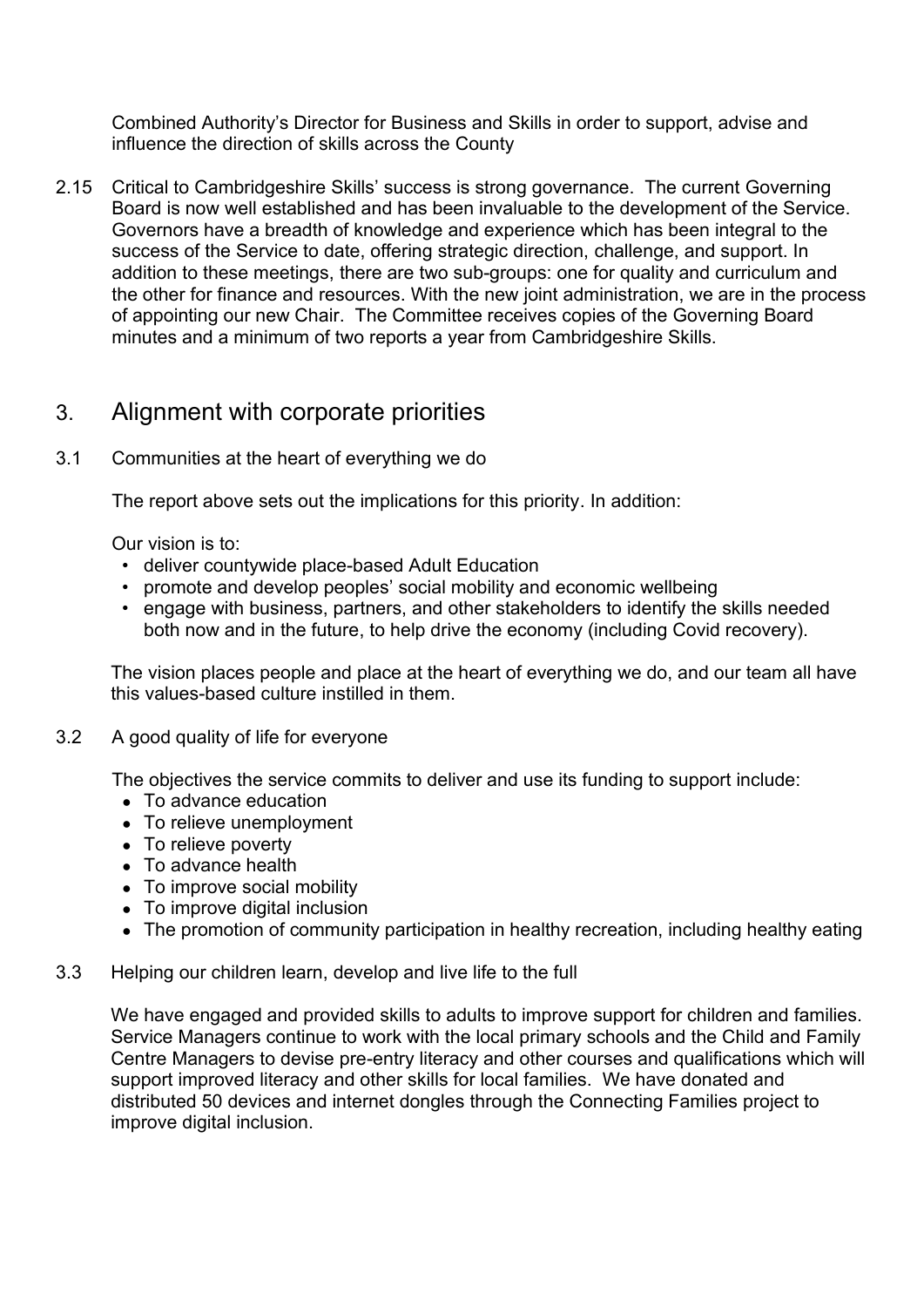3.4 Cambridgeshire: a well-connected, safe, clean, green environment

All work carried out during the refurbishment of March Community Centre has been approved by the Strategic Property Board and the new heating system complies with the Council's aspiration to be net zero carbon by 2050.

3.5 Protecting and caring for those who need us

Cambridgeshire Skills have a statutory duty to protect our learners through our comprehensive safeguarding policy and procedures.

### 4. Significant Implications

- 4.1 Resource Implications There are no significant implications within this category.
- 4.2 Procurement/Contractual/Council Contract Procedure Rules Implications There are no significant implications within this category.
- 4.3 Statutory, Legal and Risk Implications There are no significant implications within this category.
- 4.4 Equality and Diversity Implications The work carried out by the service is often with the county's most vulnerable residents and as such makes a positive contribution to issues of equality and accessibility.
- 4.5 Engagement and Communications Implications The Service operates in partnership with local community and voluntary organisations.
- 4.6 Localism and Local Member Involvement At the heart of the Adult Learning and Skills Service is its local engagement and placebased delivery. The development of the service has resulted in the provision of three discrete learning centres, one in March, one in Cambridge City and another in Ely. In addition, the Service continues to work to identify accessible, local buildings from which to deliver community-based learning, however this is proving difficult in the current Covid climate.

The Governing Board has both County Council and District Council representation.

- 4.7 Public Health Implications Public health are a partner of the Adult Learning and Skills Service and is represented on our Governing Board. The Public Health implications of this paper are positive. Improving access to adult training opportunities with appropriate targeting and positioning of the services will help address health and wellbeing inequalities across Cambridgeshire
- 4.8 Environment and Climate Change Implications on Priority Areas
- 4.8.1 Implication 1: Energy efficient, low carbon buildings. Positive Status: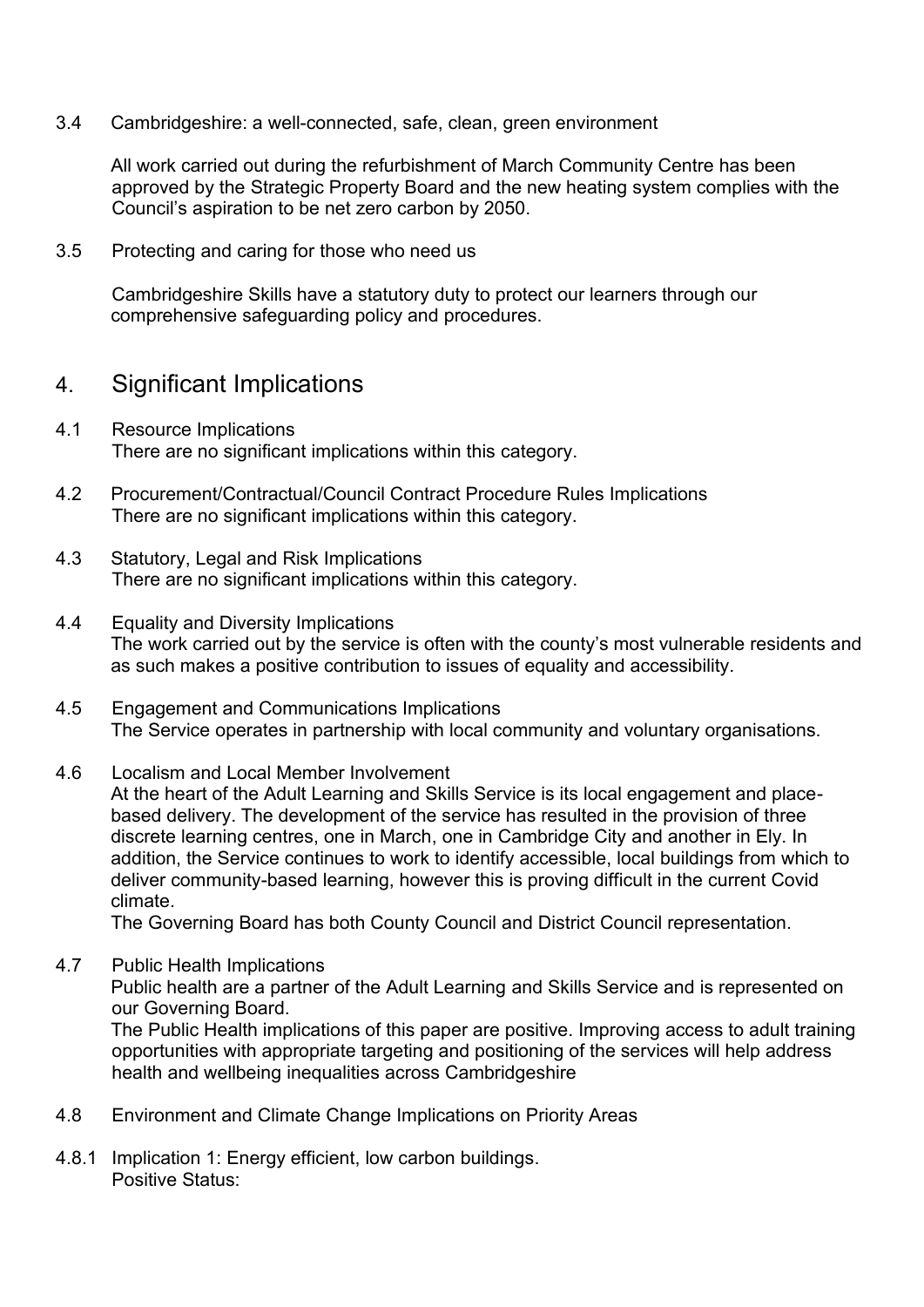Explanation: Refurbishment work to our Head Office has made the heating system more efficient and has reduced the Centre's carbon footprint.

- 4.8.2 Implication 2: Low carbon transport. Positive/neutral/negative Status: N/A Explanation:
- 4.8.3 Implication 3: Green spaces, peatland, afforestation, habitats, and land management. Positive/neutral/negative Status: N/A Explanation:
- 4.8.4 Implication 4: Waste Management and Tackling Plastic Pollution. Positive/neutral/negative Status: N/A Explanation:
- 4.8.5 Implication 5: Water use, availability, and management: Positive/neutral/negative Status: N/A Explanation:
- 4.8.6 Implication 6: Air Pollution. Positive/neutral/negative Status: N/A Explanation:
- 4.8.7 Implication 7: Resilience of our services and infrastructure and supporting vulnerable people to cope with climate change. Positive/neutral/negative Status: N/A Explanation:

Have the resource implications been cleared by Finance? Yes Name of Financial Officer: Martin Wade

Have the procurement/contractual/ Council Contract Procedure Rules implications been cleared by the LGSS Head of Procurement? Yes Name of Officer: Henry Swan

Has the impact on statutory, legal and risk implications been cleared by the Council's Monitoring Officer or LGSS Law? Yes Name of Legal Officer: Fiona McMillan

Have the equality and diversity implications been cleared by your Service Contact? Yes Name of Officer: Adrian Chapman

Have any engagement and communication implications been cleared by Communications? Yes Name of Officer: Christine Birchall

Have any localism and Local Member involvement issues been cleared by your Service Contact? Yes Name of Officer: Adrian Chapman